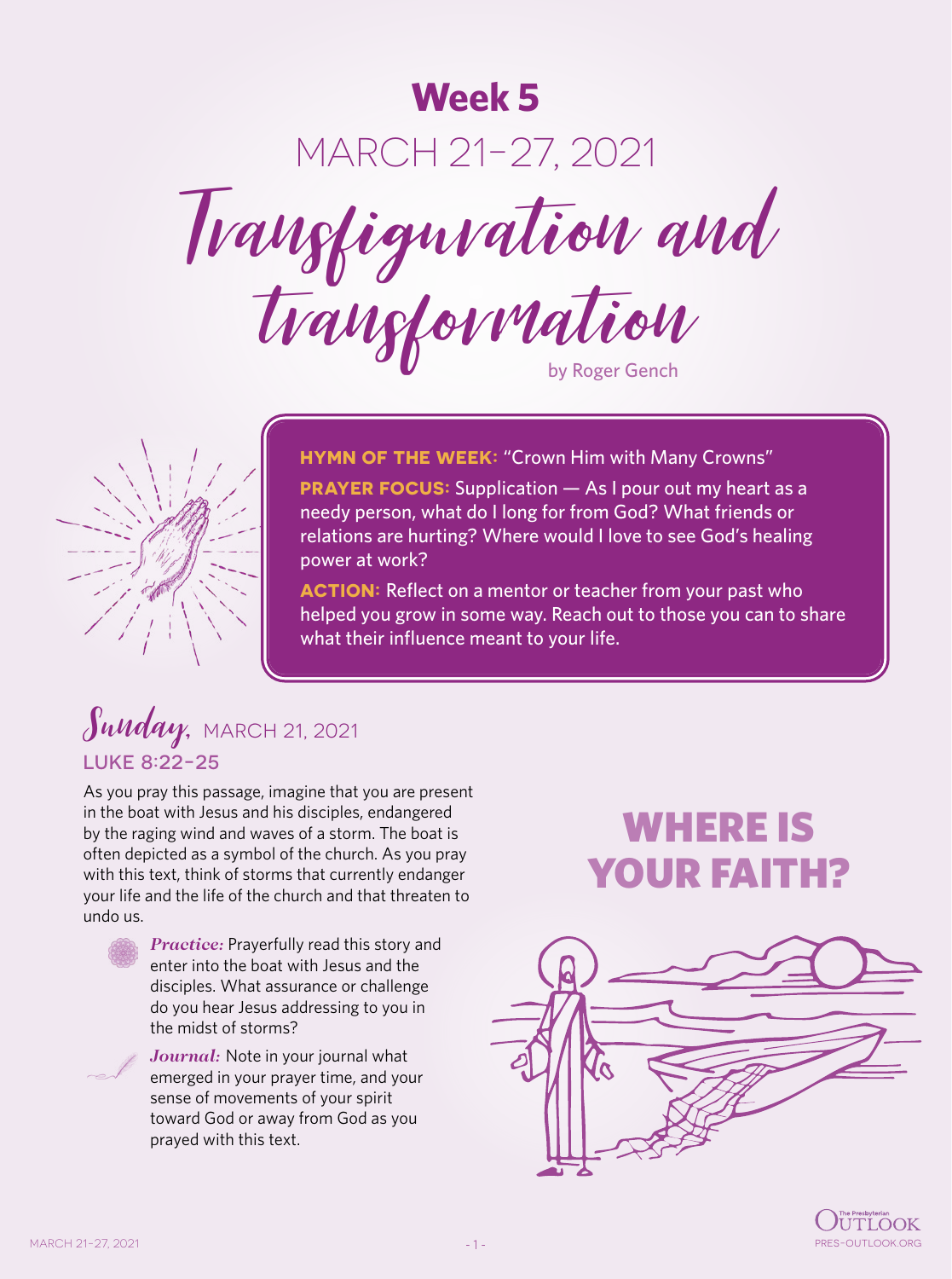### Monday, MARCH 22, 2021 LUKE 9:12-17

The story of Jesus' feeding of 5,000 people is the only miracle story found in all four Gospels, which highlights its importance in the memories and imaginations of early Christians. The story prompts our reflection on how we perceive ourselves and the world around us: do we perceive and act out of a sense of scarcity or a sense of abundance? Scarcity is the world's logic, but abundance is the gospel's logic.

*Practice:* Prayerfully read this story several times and imaginatively enter into the scene. How does it challenge your perception of scarcity or of God's abundance?



*Journal:* Note in your journal any movements of your spirit that you discern – toward God or away from God – as you prayed with this Scripture.

#### Tuegday, MARCH 23, 2021 MATTHEW 17:1-8

This story takes us to a mountaintop with Jesus and his disciples, where he is transfigured before them, his face shining like the sun and his clothes dazzling white as a cloud overshadows them. Most startling of all, however, is the very voice of God, which we rarely hear in the Gospel stories. That voice was heard at Jesus' baptism, and commands our attention as it is now heard for the second time in Matthew's narrative, declaring: "This is my Son, my beloved with whom I am well pleased; listen to him!"

*Practice:* Prayerfully read this story and enter into the scene in your imagination, noting what it evokes in you. Listen as the divine voice identifies Jesus and urges you to "Listen to him!" When you think of listening to Jesus, what do you recall hearing and learning from him from both his words and the life that he lived?



Journal: Note briefly in your journal what you remember of the essential teachings of Jesus.

# Wednegday, MARCH 24, 2021 MATTHEW 25:31-46

The parable of the sheep and goats is not a scenario of individual judgment; "all the nations" are gathered before the Son of Man and held accountable. Have they tended to "the least of these," feeding the hungry, giving drink to the thirsty, welcoming strangers, clothing the naked, caring for the sick and visiting those in prison? The parable invites reflection on the church's engagement in civic matters and its public witness to God's concern for "the least" among us.



*Practice:* Prayerfully read this passage from Matthew, meditating on "the least" in your community. How might the church embody God's concern for their well-being in its public witness?



Journal: Write in your journal of your experience reading and praying this passage from Matthew.